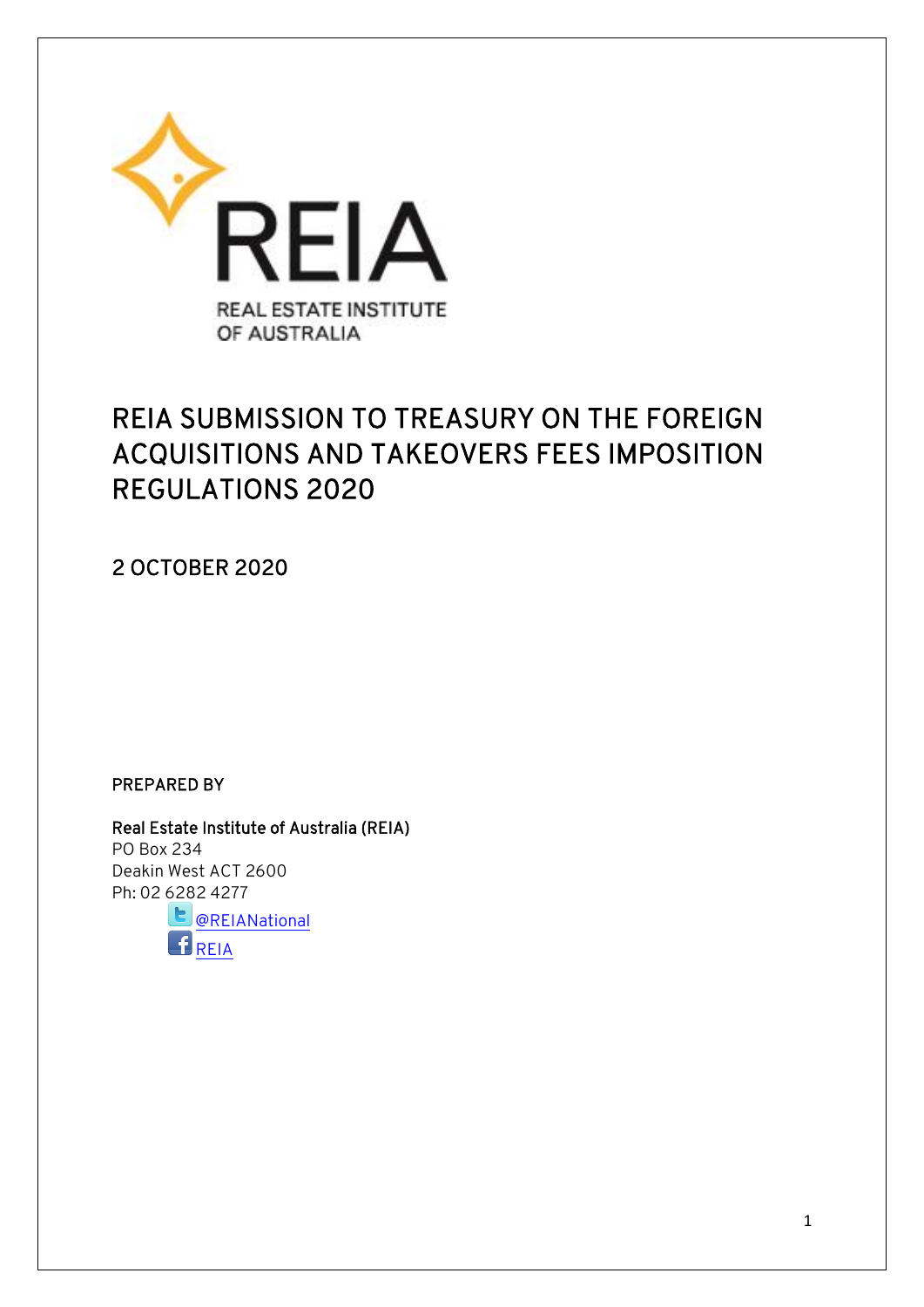### REIA SUBMISSION TO TREASURY ON THE FOREIGN ACQUISITIONS AND TAKEOVERS FEES IMPOSITION REGULATIONS 2020

The Real Estate Institute of Australia (REIA) is the national body for the real estate profession in Australia.

REIA's members are the State and Territory Real Estate Institutes, through which around 75%- 80% of real estate agencies are collectively represented.

REIA represents an integral element of the small business sector. 99% of real estate agencies are small businesses and 11% of all small businesses in Australia are involved in real estate. Only 0.6% of businesses employ 50 or more persons.

The Census records the Rental, Hiring and Real Estate Services Industry employment as sitting at around 120,000 which includes business brokers, property managers, principals, real estate agents and representatives. Property contributes \$300 billion annually in economic activity.

REIA is committed to providing research and well-informed advice to the Federal Government, Opposition, professional members of the real estate sector, media and the public on a range of issues affecting the property market.

### Background

The REIA welcomes the opportunity to provide a submission to Treasury on the *Foreign Acquisitions and Takeovers Fees Imposition Regulations* 2020.

The REIA had made a submission to Treasury on the *Foreign Investment Reform (Protecting Australia's National Security) Bill* 2020 in August of this year.<sup>1</sup> REIA sought a balanced approach to infringement, compliance and fees that placed residential property on a level playing field to other sectors.

In support of this, REIA provided four key recommendations:

- 1. REIA supports the proposal to expand the infringement notices regime to cover all types of foreign investments.
- 2. REIA supports the proposal to introduce a new Tier 3 infringement which applies to residential real estate where the market value is more than \$5 million.
- 3. REIA supports the proposal to increase penalties applicable to residential real estate provided they are treated no differently to other forms of investment.
- 4. REIA strongly suggests that if fee increases beyond CPI changes are to be set by regulation that a mechanism be introduced that provides for stakeholder input.

The underlying basis for Recommendation 4 was that CPI increases were supported but that beyond that a justification would need to be presented to stakeholders for consultation.

Foreign investment activity in residential real estate has declined in the last four years – from over 40,000 in 2015/16 to 7,500 in 2018/19 – due to a range of factors.

**<sup>.</sup>** <sup>1</sup>Source: REIA. Available at: [https://reia.asn.au/wp-content/uploads/2020/09/REIA\\_FI-Reform-Bill-2020.pdf](https://reia.asn.au/wp-content/uploads/2020/09/REIA_FI-Reform-Bill-2020.pdf)